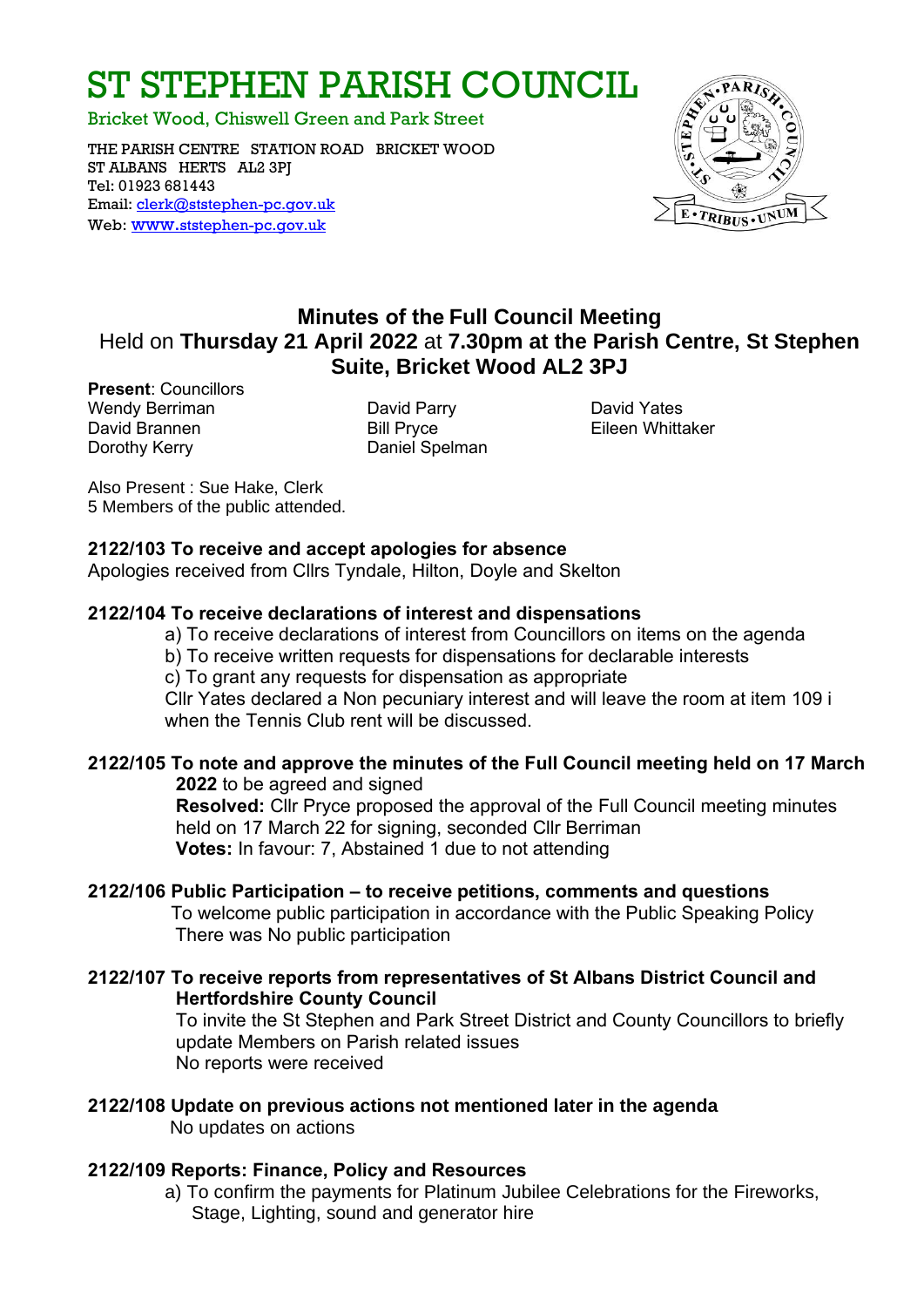Three invoices have been received from the Firework Company for £3120 incl VAT and two from Just Smile Events for the Stage hire at £4068 and Lighting and generator hire at £1375 also incl VAT.

Deposit payments are required now with remaining balances due in advance of the Platinum Jubilee Celebration

**Resolved**: Cllr Parry proposed confirmation of all three invoices, seconded Cllr Kerry **Votes**: In Favour: Unanimous

**Action**: Clerk to seek Insurance cover case of bad weather, specifically for the Fireworks and possible cancelation of the event

- b) To note lists of March B 2022 payments and April A payments (authorised by two members of the Finance Committee) **Noted**
- c) To confirm list of Suppliers for payment by direct debit **Confirmed**
- d) To note Budget Reports **Noted**
- e) To consider and agree Grants for Books for Schools 2022 **Resolved**: Cllr Pryce proposed for each to the Primary schools to be issued a £75 grant towards books for a further year to be paid directly to each schools bank, seconded Cllr Brannen **Votes:** In Favour, Unanimous **Motion Carried** 
	-
- f) To agree to continue with the current Internal auditor IAC **Resolved**: Cllr Pryce proposed continuing with the current auditor IAC, seconded Cllr Whittaker
- g) **Votes**: In Favour, Unanimous **Motion Carried**
- h) To consider Discount application-Bounce fund raise **Resolved**: Cllr Yates proposed agreement in principle subject to the details of the charity, seconded Cllr Pryce **Votes:** In Favour, Unanimous **Motion Carried Action**: Clerk to forward copy of the terms of discount for charity fund raising.
- i) To consider Grant application-Bricket Wood Residents Association **Resolved**: Cllr Yates proposed grant up to £1000 for Bricket Wood Residents Association, seconded Cllr Kerry **Votes:** In Favour, Unanimous **Motion Carried**
- j) To agree increase to Tennis Club rental lease RPI from Jan 18 to be backdated to January 2021

Cllr Yates left the room prior to this item

**Resolved**: Cllr Pryce proposed the RPI rental lease be implemented from January 2022 and a group be established at Fixed Assets Committee to work with the Tennis Club to look at the lease, facilities & use of electricity, seconded Cllr Kerry **Votes:** In Favour, Unanimous **Motion Carried** 

- **2122/110** To discuss and agree possible options relating to the purchase of a mower **Resolved**: Cllr Kerry proposed as there is no budget in the current financial year that the Trimax mower should not be purchased, seconded Cllr Pryce **Votes:** In favour, Unanimous **Motion Declined**
- **2122/111 To note minutes (circulated) from the Council's Committees**
	- a) Planning & Environment Committee **Noted**
	- b) Fixed Asset Committee **Noted**